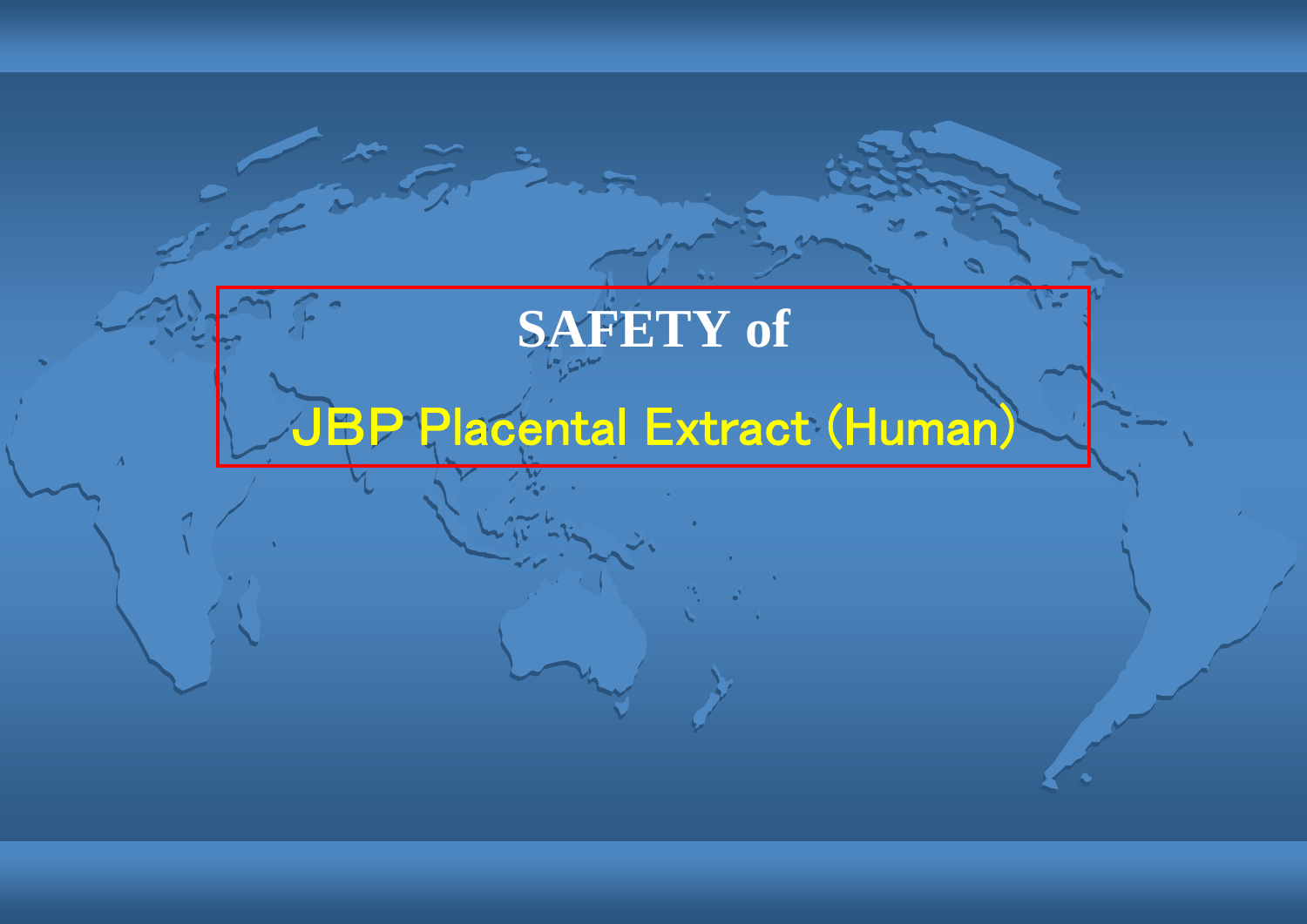# **Safety Scheme of** JBP Placental Extract (Human)

#### 1.Donor Screening

- ・**Negatives for all virus & bacteria tests**
- ・**Screening by Donor's overseas stay experience**
- ・**Consent by Donor**

2.Acceptance Inspection Testing

3.Sterilization by 3 Different Methods

4.Product Specification Testing for Viruses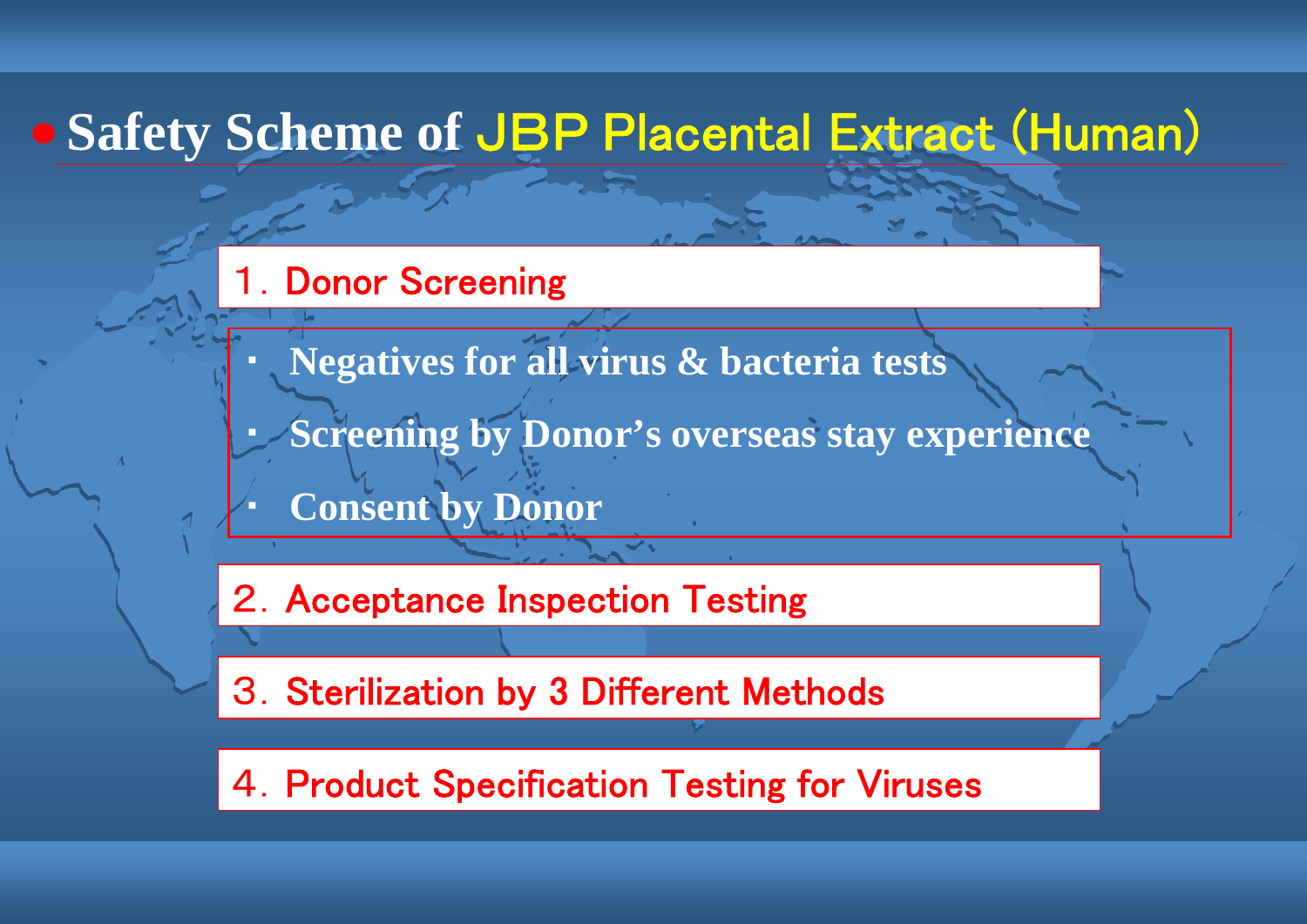### **Donor Screening + Donor's Consent**

Virus & Bacteria Testing

Donor must show "negative" for all of:

① **HBV** ② **HCV** ③ **HIV** ④ **HTLV** ⑤ **Parvovirus-B19**

in addition to: treponema pallidum, gonorrhea, TB, etc.

Donor **'**s Overseas Stay Experience

To minimize probability of exposure to BSE, Donor must not have stayed in any of 7 European countries for 6 months+ (1 day+ for United Kingdom & France) since January 1980.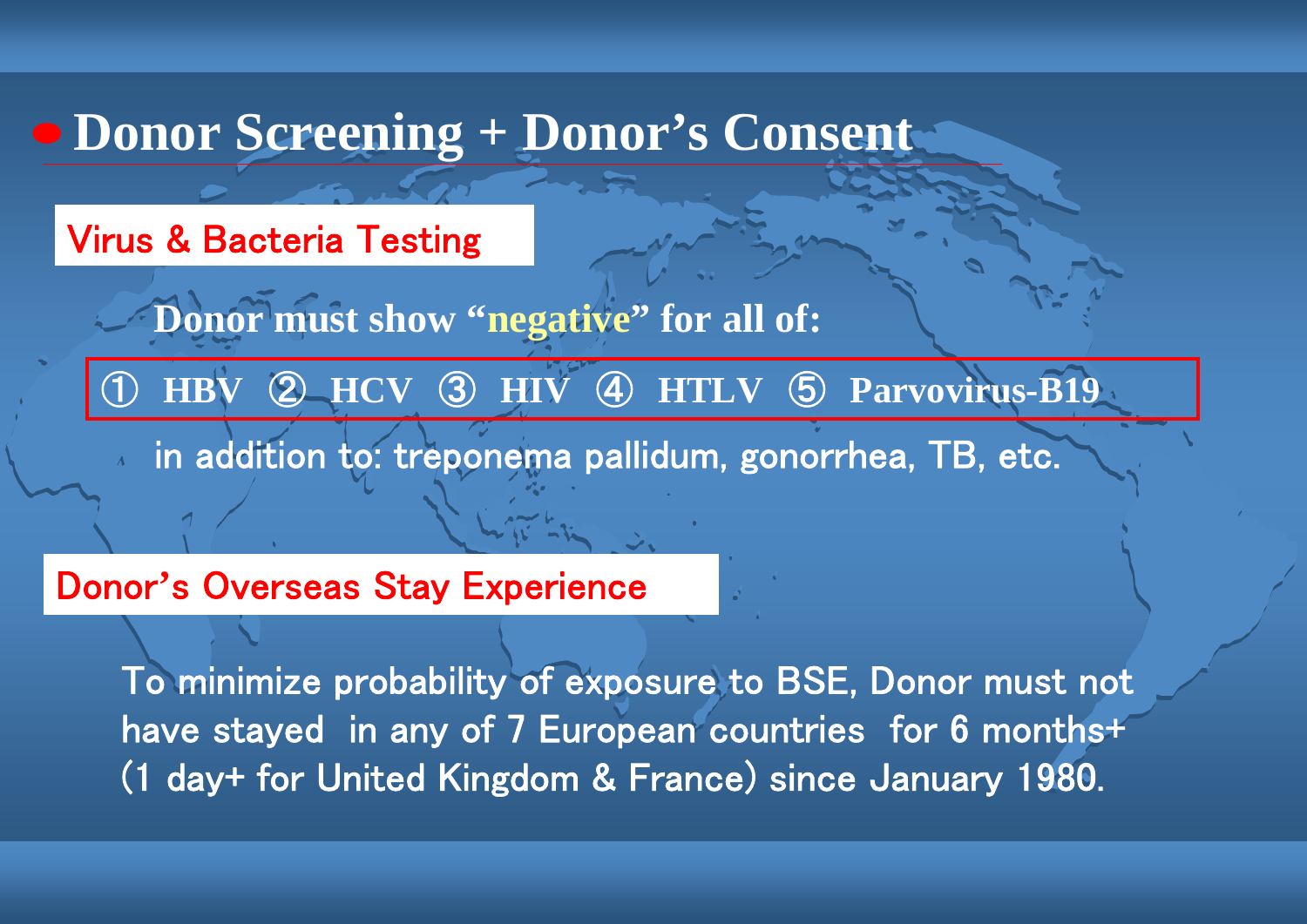## **Acceptance Inspection Testing**

1.Individual inspection by weight, colour, smell, etc.

2. NAT testing for HBV-DNA, HCV-RNA, HIV-1-RNA of all samples.

Virus testing methods are all validated accordingly.

Accepted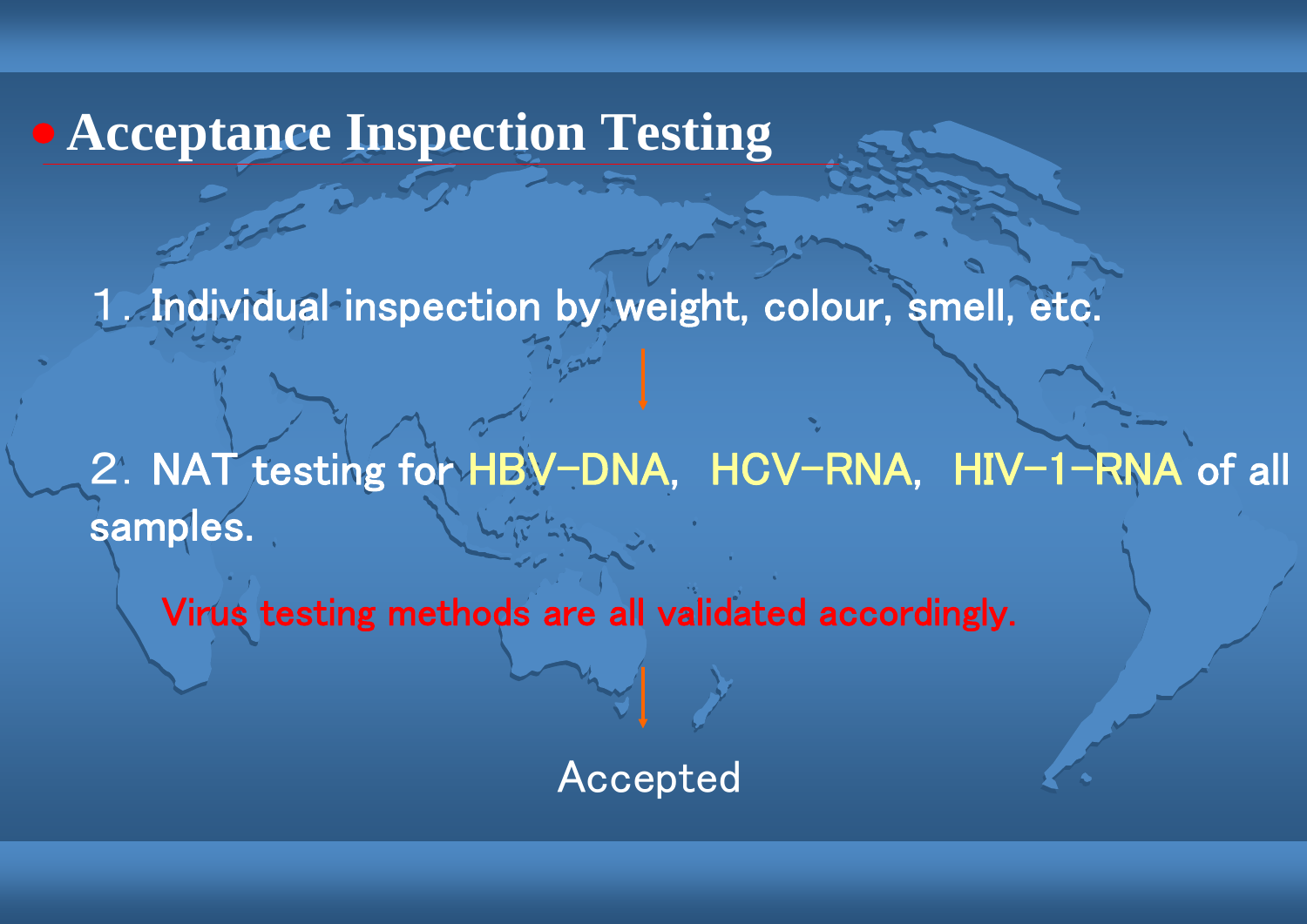# **Sterilization Employing 3 Different Methods**

①With organic solvent

②With digestive enzyme+acid processing

③With 121℃×20 minute autoclave (final sterilization)

All sterilization methods and processes are validated by spiking.